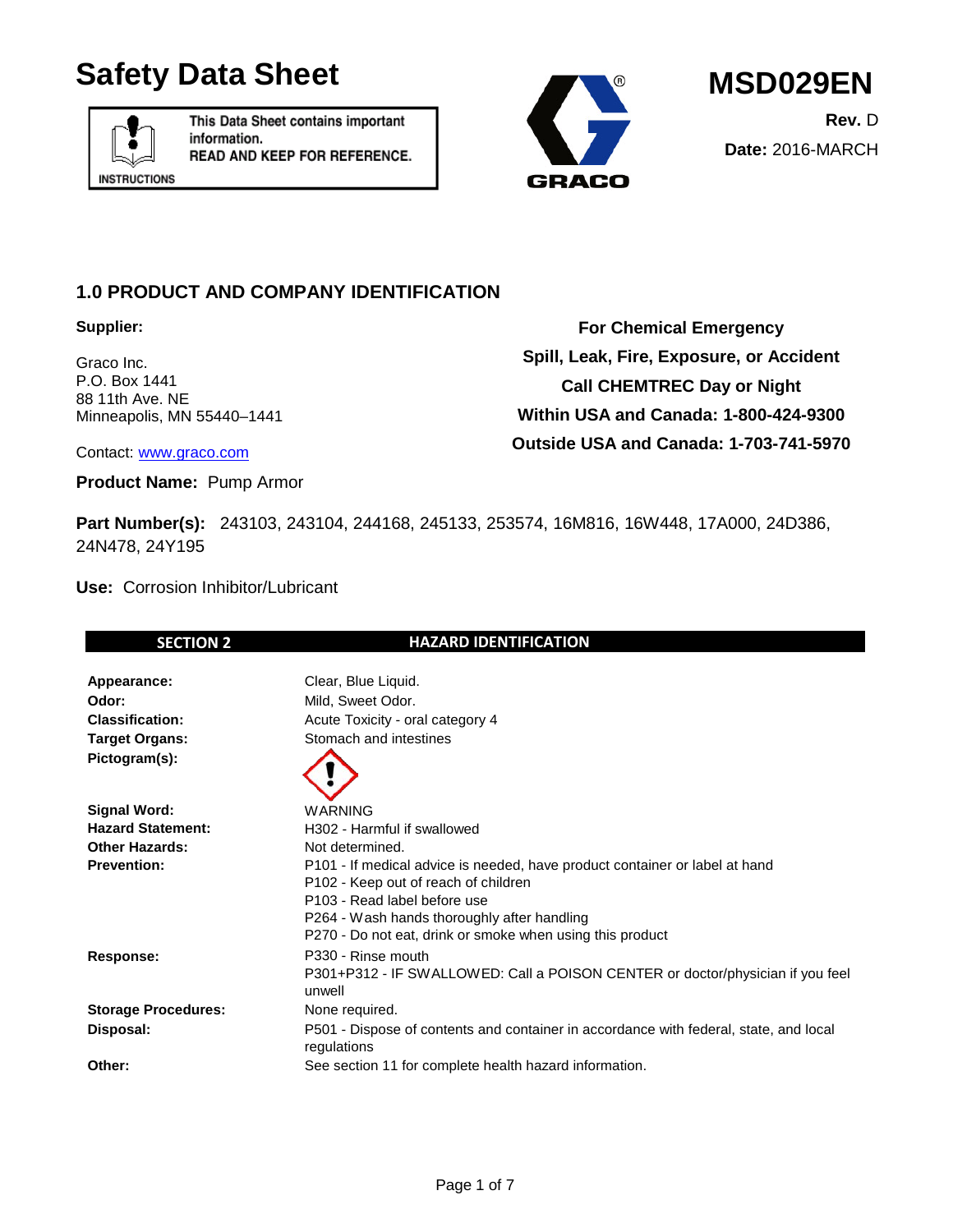## **SECTION 3 COMPOSITION OF INGREDIENTS**

| <b>Component</b>      | <b>CAS Number</b> | Percentage (by weight) |
|-----------------------|-------------------|------------------------|
| Ethylene Glycol       | $107 - 21 - 1$    | 40 - 60%               |
| Dipotassium Phosphate | 7758-11-4         | $0.1 - 1.0\%$          |
| Sodium Nitrate        | 7632-00-0         | $0.1 - 1.0\%$          |
| Denatonium Benzoate   | 3734-33-6         | $< 0.1\%$              |

The balance of components do not contribute to the overall classification of the fluid, according to the GHS Standard.

| <b>SECTION 4</b>     | <b>FIRST AID MEASURES</b>                                                                                                                                                                                                                        |
|----------------------|--------------------------------------------------------------------------------------------------------------------------------------------------------------------------------------------------------------------------------------------------|
| Eye Contact:         | If irritation occurs, cautiously rinse eyes with lukewarm, gently flowing water for 5<br>minutes, while holding the eyelids open. If eye irritation persists: Get medical                                                                        |
| <b>Skin Contact:</b> | Call a doctor if you feel unwell.                                                                                                                                                                                                                |
| Inhalation:          | Get medical advice or attention if you feel unwell or are concerned.                                                                                                                                                                             |
| Ingestion:           | Rinse mouth. Do not induce vomiting, and immediately call a poison center or doctor. If<br>vomiting occurs naturally, lie on your side, in the recovery position.                                                                                |
| Other:               | Contains ethylene glycol, which is toxic when swallowed. A lethal dose of ethylene glycol<br>for an adult human is 1-2 mL per kilogram of body weight, or about 4 ounces (1/2 cup) for<br>a 130-lb adult and may show delayed onset of symptoms. |

| <b>SECTION 5</b>                     | <b>FIRE FIGHTING MEASURES</b>                                                                                                                                                                                                                                                                                                                                                                                                                                                                                                                                                               |
|--------------------------------------|---------------------------------------------------------------------------------------------------------------------------------------------------------------------------------------------------------------------------------------------------------------------------------------------------------------------------------------------------------------------------------------------------------------------------------------------------------------------------------------------------------------------------------------------------------------------------------------------|
| <b>Flash Point:</b>                  | 118°C (>244°F) typical by ASTM D92 for Ethylene Glycol.                                                                                                                                                                                                                                                                                                                                                                                                                                                                                                                                     |
| <b>Flammable limits:</b>             | Not determined.                                                                                                                                                                                                                                                                                                                                                                                                                                                                                                                                                                             |
| <b>Extinguishing media:</b>          | Use dry chemical, alcohol foam, all purpose AFFF or carbon dioxide to extinguish fire.                                                                                                                                                                                                                                                                                                                                                                                                                                                                                                      |
|                                      | Special firefighting procedures: DO NOT direct a solid stream of water or foam into hot, burning pools of liquid since this<br>may cause frothing and increase fire intensity. Frothing can be violent and possibly<br>endanger any firefighter standing too close to the burning liquid. Use water spray to cool<br>fire exposed containers and structures until fire is out if it can be done with minimal risk.<br>Avoid spreading burning material with water used for cooling purposes. Wear full<br>firefighting turn-out gear (full Bunker gear), and respiratory protection (SCBA). |
| Unusual fire & explosion<br>hazards: | Dense smoke may be generated while burning. Toxic fumes, gases or vapors may<br>evolve on burning. High temperatures may create heavy flammable vapors that may<br>settle along ground level and low spots to create an invisible fire hazard.                                                                                                                                                                                                                                                                                                                                              |
| <b>Byproducts of combustion:</b>     | Fires involving this product may release oxides of carbon, phosphorus, nitrogen and<br>sulfur; reactive hydrocarbons and irritating vapors.                                                                                                                                                                                                                                                                                                                                                                                                                                                 |
| <b>Autoignition temperature:</b>     | Not determined.                                                                                                                                                                                                                                                                                                                                                                                                                                                                                                                                                                             |
| <b>Explosion data:</b>               | Not determined. Care should always be exercised in dust/mist areas.                                                                                                                                                                                                                                                                                                                                                                                                                                                                                                                         |
| Other:                               | Dispose of fire debris and contaminated extinguishing water in accordance with official<br>regulations.                                                                                                                                                                                                                                                                                                                                                                                                                                                                                     |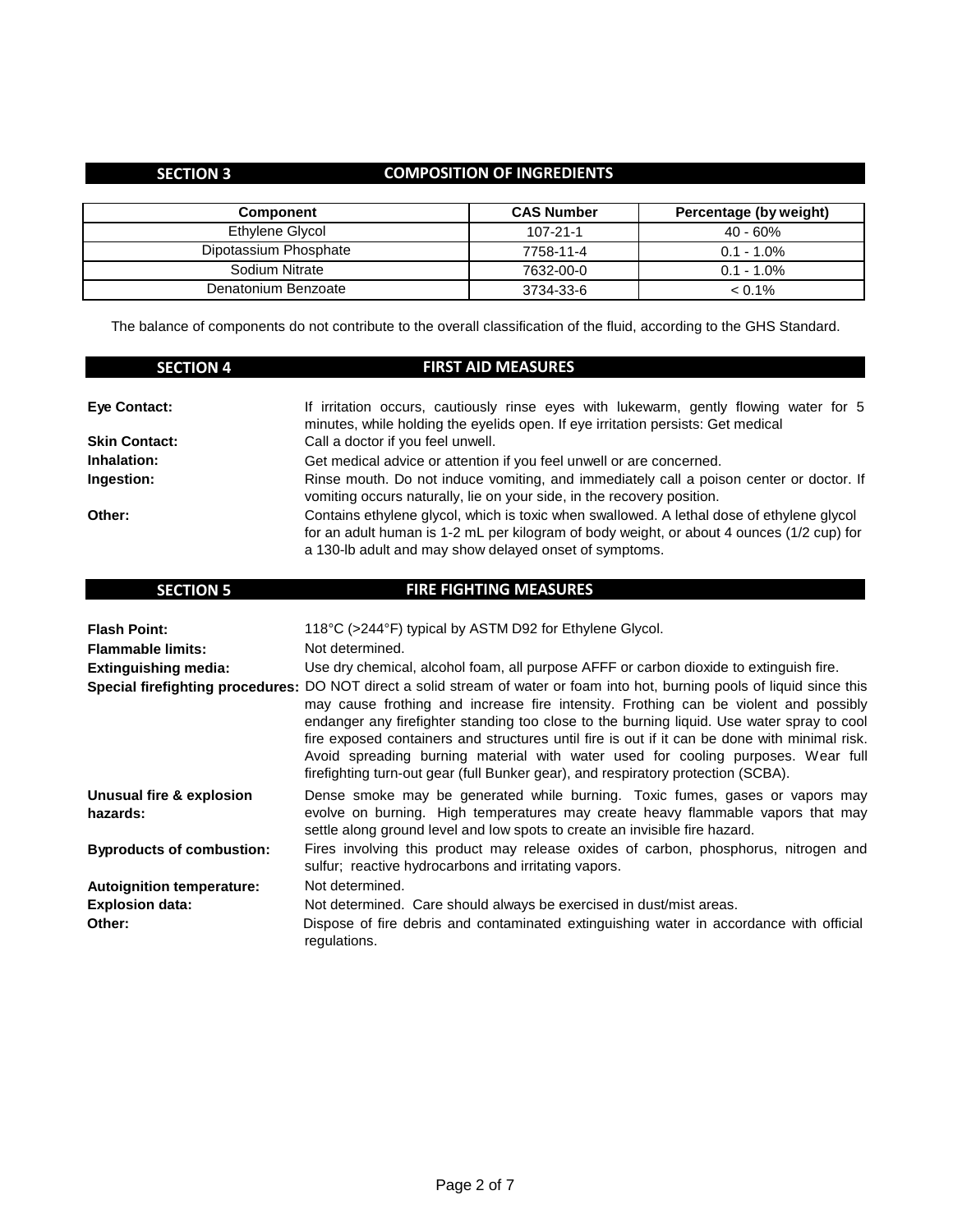### **SECTION 6 ACCIDENTAL RELEASE MEASURES**

**Spill control procedures (land):** Immediately turn off or isolate any source of ignition (pilot lights, electrical equipment, **Spill control procedures (water): Waste disposal method:** flames, heaters, etc.). Evacuate area and ventilate. Personnel wearing proper protective equipment should contain spill immediately with inert materials (sand, earth, chemical spill pads of cotton) by forming dikes. Dikes should be placed to contain spill in a manner that will prevent material from entering sewers and waterways. Large spill, once contained, may be picked up using explosion proof, non-sparking vacuum pumps, shovels, or buckets, and disposed of in suitable containers for disposal. Clean up residue with water. If a large spill occurs notify appropriate authorities. In case of road spill or accident contact Chem-Trec (800-424-9300). Try to contain large spills with floating booms to prevent spill from spreading. Remove from surface by skimming or with suitable adsorbents. If a large spill occurs notify appropriate authorities (normally the National Response Center or Coast Guard at 800- 424-8802). Do not empty into drains. All disposals must comply with federal, state, and local regulations. The material, if spilled or discarded may be a regulated waste. Refer to state and local regulations. Department of Transportation (DOT) regulations may apply

for transporting this material when spilled. See Section 14.

**Other:**

CAUTION - If spilled material is cleaned up using a regulated solvent, the resulting waste mixture will be regulated.

**Handling procedures: Storage procedures:**  Keep containers closed when not in use. Do not transfer to unmarked containers. Empty containers retain product residue which may exhibit hazards of material, therefore do not pressurize, cut, glaze, weld, or use for any other purposes. Return drums to reclamation centers for proper cleaning and reuse. Handling temperatures should not exceed 60°C (140°F) to minimize danger of burns. Open containers carefully in a well ventilated area or use appropriate respiratory protection. Wash thoroughly after handling. Store containers away from heat, sparks, open flame, or oxidizing materials. Extended storage at excessive temperatures may produce odorous and toxic fumes from product decomposition.

**Additional information:** No additional information.

| <b>SECTION 8</b>               | <b>EXPOSURE CONTROLS / PERSONAL PROTECTION</b>                                                                                                                                                                                                                                                                                                                  |
|--------------------------------|-----------------------------------------------------------------------------------------------------------------------------------------------------------------------------------------------------------------------------------------------------------------------------------------------------------------------------------------------------------------|
| <b>Personal protection:</b>    | Applicable mainly to persons in repeated contact situations such as packaging of<br>product, service/maintenance, and cleanup/spill control personnel.                                                                                                                                                                                                          |
| <b>Respiratory protection:</b> | None required if ventilation is adequate. Otherwise a respiratory protection program<br>meeting OSHA 1910.134 and ANSI Z88.2 requirements must be followed. Where<br>misting may occur, wear an MSHA/NIOSH approved (or equivalent) half-mask form<br>dust/mist air purifying respirator.                                                                       |
| Eye protection:                | Eye protection is strongly recommended. Wear safety glasses with side shields or<br>vented/splash proof goggles (ANSI Z87.1 or approved equivalent).                                                                                                                                                                                                            |
| <b>Hand protection:</b>        | Impervious, chemically resistant gloves such as neoprene or nitrile rubber to avoid skin<br>sensitization and absorption.                                                                                                                                                                                                                                       |
| <b>Other protection:</b>       | Use of an apron and overboots of chemically impervious materials such as neoprene or<br>nitrile rubber is recommended based on level of activity and exposure. If handling hot<br>material use insulated protective equipment. Launder soiled clothes. Properly dispose of<br>contaminated leather articles and other materials which cannot be decontaminated. |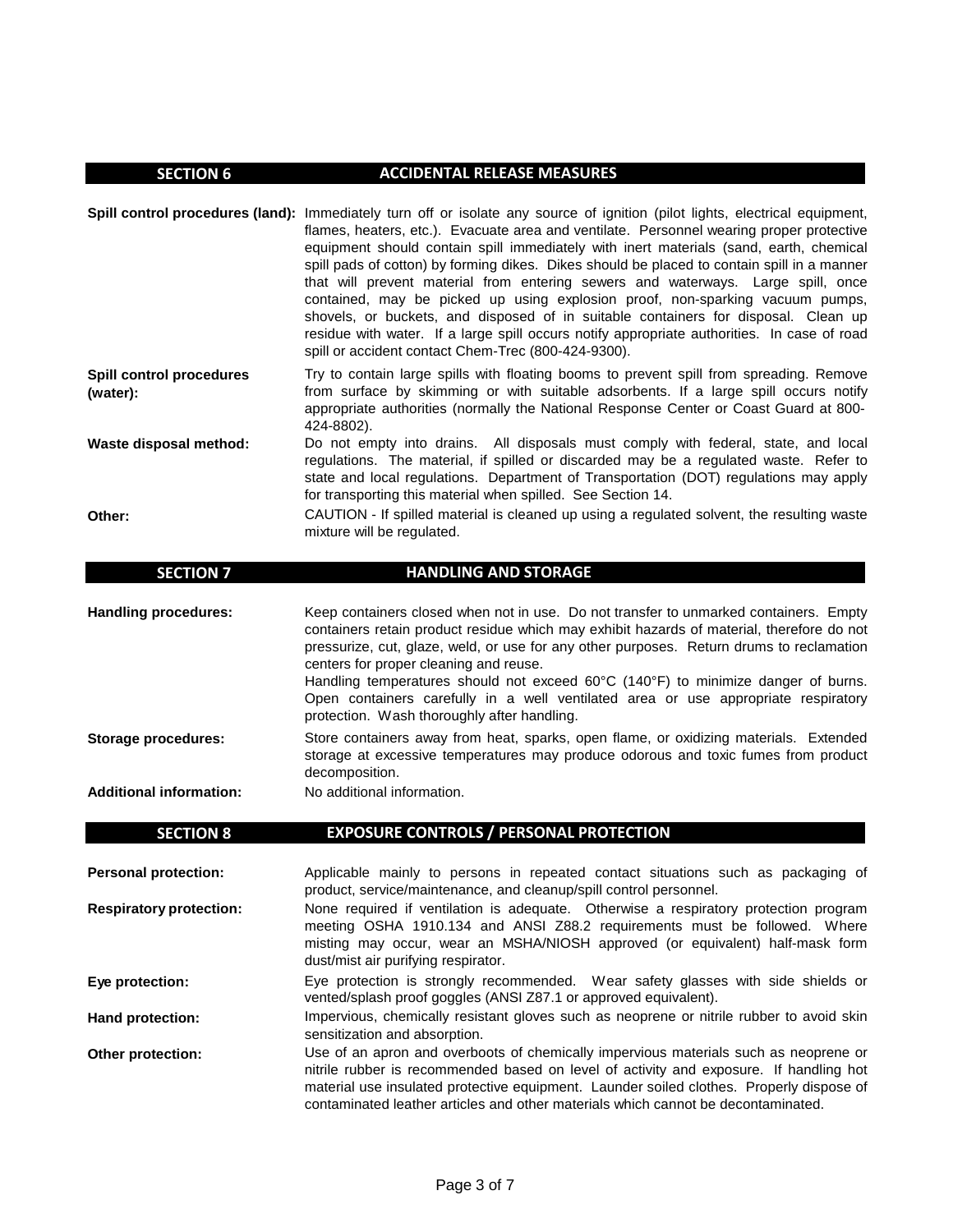**Local control measures: Other:** Use adequate ventilation when working with material in an enclosed area. Mechanical methods such as fume hoods or area fans may be used to reduce localized vapor/mist areas. If vapor or mist is generated when the material handled, adequate ventilation in accordance with good engineering practice must be provided to maintain concentrations below the specified exposure. Eyewash stations and showers should be available in areas where this material is used and stored. Consumption of food and drink should be avoided in work areas where product is present. Always wash hands and face with soap and water before eating, drinking or smoking.

### **SECTION 9 PHYSICAL AND CHEMICAL PROPERTIES**

| Appearance:                    | Clear, Blue Liquid.                                             |
|--------------------------------|-----------------------------------------------------------------|
| Odor:                          | Mild, Sweet Odor.                                               |
| <b>Odor threshold:</b>         | Not determined.                                                 |
| pH:                            | Approximately 10-11.                                            |
| <b>Melting/Freezing point:</b> | Not determined.                                                 |
| Initial boiling point:         | Not determined.                                                 |
| <b>Boiling range:</b>          | Not determined.                                                 |
| <b>Flash point:</b>            | 118°C (>244°F) typical by ASTM D92 for Ethylene Glycol.         |
| <b>Evaporation rate:</b>       | Not determined.                                                 |
| <b>Flammability:</b>           | Not determined.                                                 |
| <b>Upper flammable limit:</b>  | Not determined.                                                 |
| Lower flammable limit:         | Not determined.                                                 |
| Vapor pressure:                | Not determined.                                                 |
| Vapor density:                 | Greater than air.                                               |
| <b>Relative density:</b>       | 1.08 g/cm3 @ 15.6°C                                             |
| Solubility:                    | Fully miscible in water, immiscible in most petroleum solvents. |
| <b>Partition Coefficient:</b>  | Not determined.                                                 |
| Auto-ignition temperature:     | Not determined.                                                 |
| Decomposition temperature:     | Not determined.                                                 |
| <b>Viscosity:</b>              | Not determined.                                                 |
| VOC:                           | Negligible.                                                     |
| Other:                         | Not applicable.                                                 |

### **SECTION 10 STABILITY AND REACTIVITY**

| <b>Reactivity Chemical</b>               |                                                                                                                                                                                  |
|------------------------------------------|----------------------------------------------------------------------------------------------------------------------------------------------------------------------------------|
| stability: Hazardous                     | Material is chemically stable at room temperatures and pressure.                                                                                                                 |
| polymerization: Conditions               | Will not occur.                                                                                                                                                                  |
| to avoid:                                | Avoid high temperatures and product contamination. Avoid all sources of ignition<br>including heat, sparks, and open flame.                                                      |
| Incompatibility with other<br>materials: | Avoid contact with acids and strong oxidizing materials.                                                                                                                         |
| <b>Decomposition products:</b>           | Smoke, carbon monoxide, carbon dioxide, and other aldehydes of incomplete<br>combustion. Oxides of carbon, nitrogen, and sulfur; reactive hydrocarbons and irritating<br>vapors. |
| Other:                                   | Not applicable.                                                                                                                                                                  |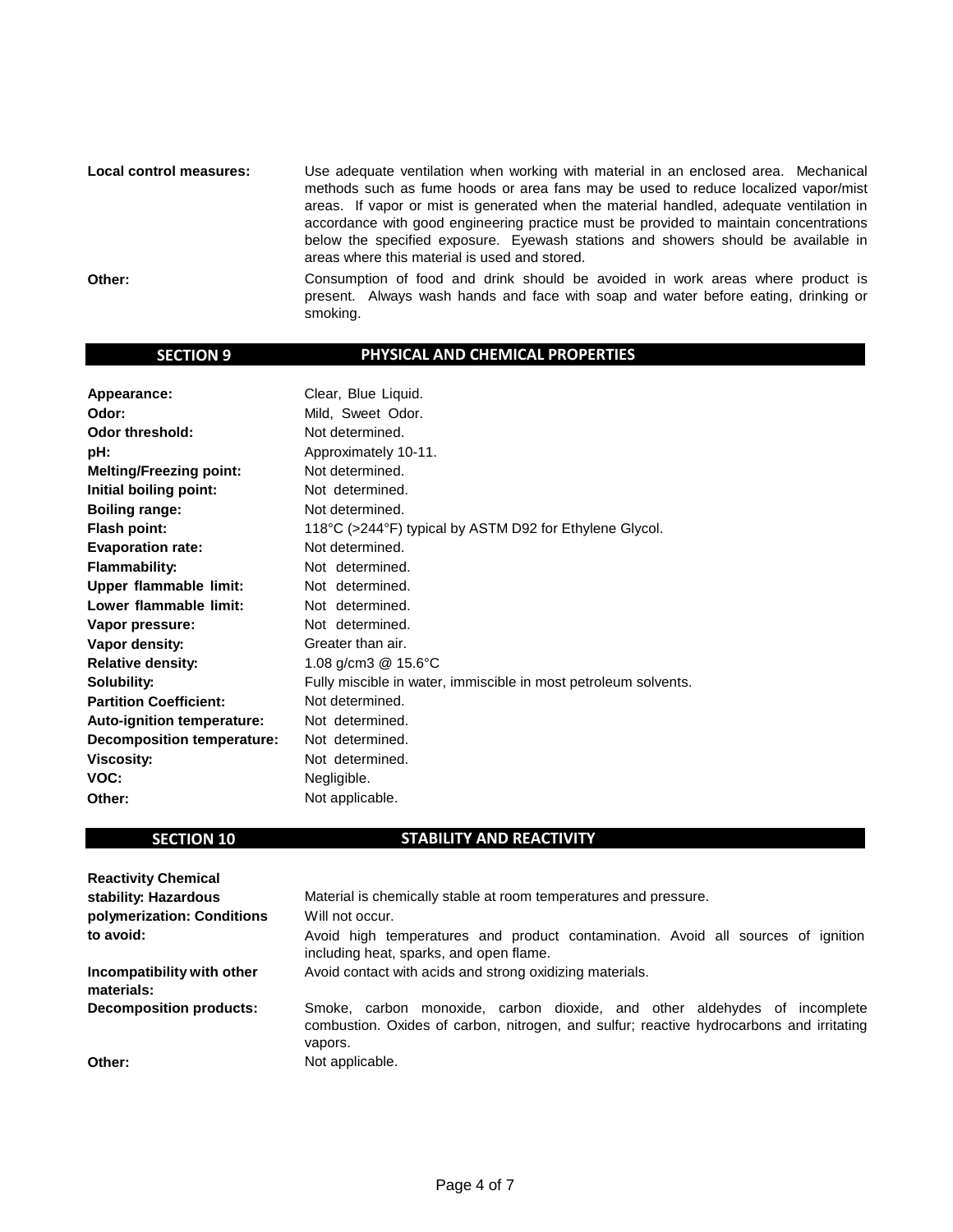## **SECTION 11** TOXICOLOGICAL INFORMATION

### **Acute toxicity (LD50) \*See note at the bottom of the section**

| <b>Oral: Dermal:</b>              | 300 - 2000 mg/kg                                                                                                                                                                                                  |
|-----------------------------------|-------------------------------------------------------------------------------------------------------------------------------------------------------------------------------------------------------------------|
| Inhalation:                       | >5000 mg/kg                                                                                                                                                                                                       |
| <b>Skin irritation:</b>           | $>20.0$ mg/l                                                                                                                                                                                                      |
| Eye irritation:                   | Non-irritant                                                                                                                                                                                                      |
| Dermal sensitization:             | Non-irritant                                                                                                                                                                                                      |
| <b>Respiratory sensitization:</b> | Not expected to have a sensitizing effect.                                                                                                                                                                        |
| <b>Aspiration Hazard:</b>         | Not expected to have a sensitizing effect.                                                                                                                                                                        |
| <b>Chronic Toxicity</b>           | Not applicable                                                                                                                                                                                                    |
| Mutagenicity:                     |                                                                                                                                                                                                                   |
| Carcinogenicity:                  | Not suspected of causing genetic defects                                                                                                                                                                          |
| <b>Reproductive toxicity:</b>     | Not suspected of causing cancer.                                                                                                                                                                                  |
| <b>STOT-single exposure:</b>      | Not expected to have adverse effects on reproduction.                                                                                                                                                             |
| <b>STOT-repeated exposure:</b>    | Not expected to have adverse effects.                                                                                                                                                                             |
| Other:                            | Not expected to have long term adverse effects.                                                                                                                                                                   |
|                                   | *All data in this section is based off calculations from Part 3 of the Globally Harmonized<br>System of Classification and Labelling of Chemicals (GHS) utilizing information from the<br>constituent components. |
|                                   | Contains othylone alveel, which is toxic when swallowed. A lothal dose of othylone alveel                                                                                                                         |

Contains ethylene glycol, which is toxic when swallowed. A lethal dose of ethylene glycol for an adult human is 1-2 mL per kilogram of body weight, or about 4 ounces (1/2 cup) for a 130-lb adult and may show delayed onset of symptoms.

## **SECTION 12 ECOLOGICAL INFORMATION**

| <b>Environmental toxicity</b> |                                                                                           |
|-------------------------------|-------------------------------------------------------------------------------------------|
| Fish:                         | $> 100$ mg/l.                                                                             |
| Invertebrates:                | $> 100$ mg/l.                                                                             |
| <b>Aquatic plants:</b>        | $> 100$ mg/l.                                                                             |
| Microorganism:                | $> 100$ mg/l.                                                                             |
| Persistence/Degradability:    | This product is not expected to be readily biodegradable.                                 |
| <b>Bioaccumulation:</b>       | Not determined.                                                                           |
| <b>Mobility in soil:</b>      | Not determined.                                                                           |
| Other:                        | All classifications are based on calculations in Part 4 of the Globally Harmonized System |
|                               | of Classification and Labelling of Chemicals (GHS) utilizing information from the         |
|                               | constituent components.                                                                   |

## **SECTION 13** DISPOSAL CONSIDERATIONS

| Waste disposal: | This product unadulterated by other materials can be classified as a non-hazardous<br>waste. Depending on use, used product may be regulated. Dispose of in a licensed<br>facility. Do not discharge product in to sewer system. Dispose of containers by crushing<br>or puncturing, so as to prevent unauthorized use of used containers. Waste<br>management should be in full compliance with federal, state, and local laws. |
|-----------------|----------------------------------------------------------------------------------------------------------------------------------------------------------------------------------------------------------------------------------------------------------------------------------------------------------------------------------------------------------------------------------------------------------------------------------|
| Other           | The transportation, storage, treatment and disposal of RCRA waste material must be<br>conducted in compliance with 40 CFR 262, 263, 264, 268 and 270. Chemical additions,<br>processing or otherwise altering this material may make the waste management<br>information presented in this SDS incomplete, inaccurate or otherwise inappropriate.                                                                                |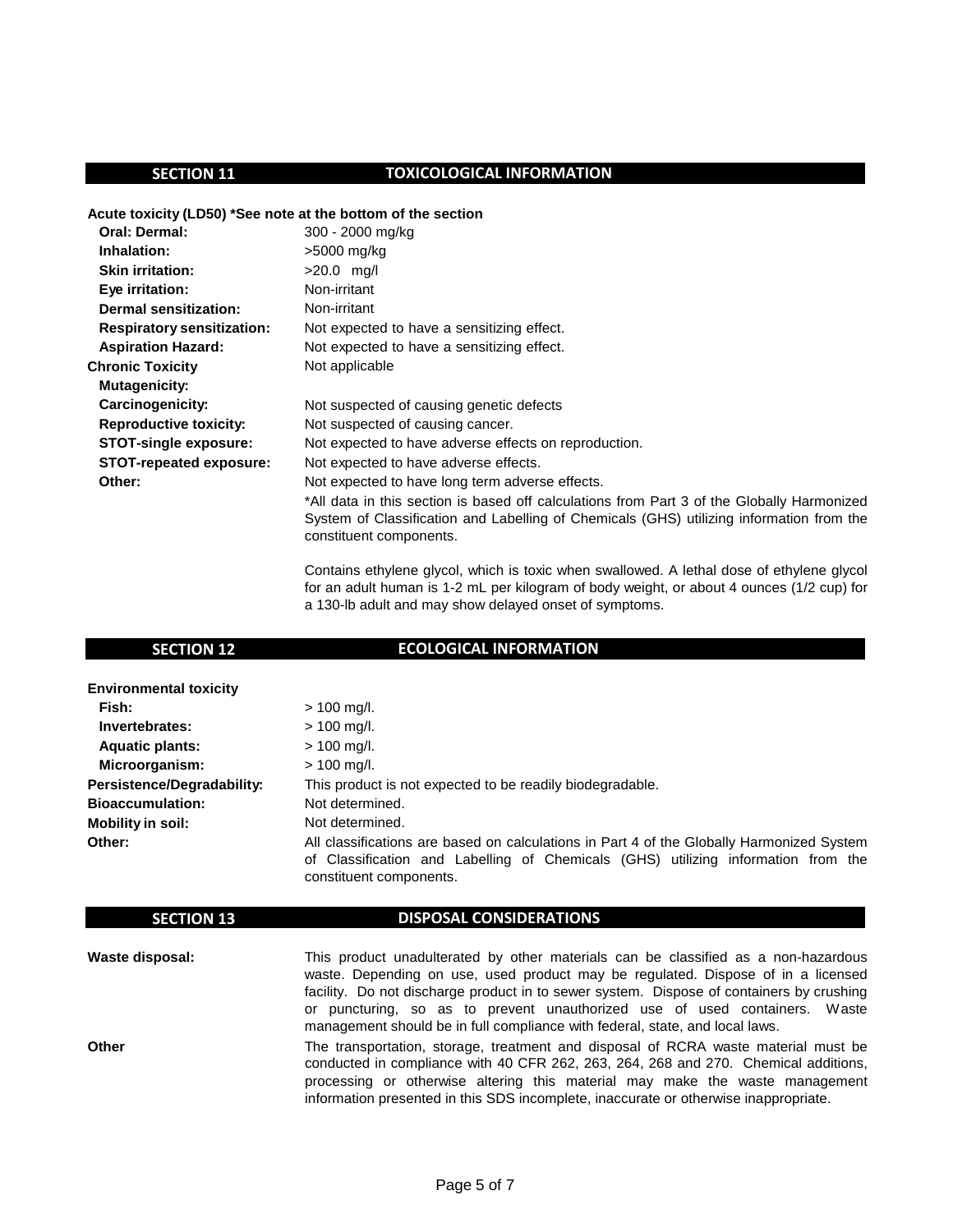## **SECTION 14** TRANSPORT INFORMATION

| Land Transport (DOT):        | UN3082                                                                                                                                                                                                                                                                                              |
|------------------------------|-----------------------------------------------------------------------------------------------------------------------------------------------------------------------------------------------------------------------------------------------------------------------------------------------------|
| <b>Proper Shipping Name:</b> | Environmentally Hazardous Substance, Liquid, n.o.s. (ethylene glycol), 9, III                                                                                                                                                                                                                       |
| Land Transport (TDG):        | UN3082                                                                                                                                                                                                                                                                                              |
| <b>Proper Shipping Name:</b> | Environmentally Hazardous Substance, Liquid, n.o.s. (ethylene glycol), 9, III                                                                                                                                                                                                                       |
| Sea Transport (IMDG):        | UN3082                                                                                                                                                                                                                                                                                              |
| <b>Proper Shipping Name:</b> | Environmentally Hazardous Substance, Liquid, n.o.s. (ethylene glycol), 9, III                                                                                                                                                                                                                       |
| Air Transport (IATA):        | UN3082                                                                                                                                                                                                                                                                                              |
| <b>Proper Shipping Name:</b> | Environmentally Hazardous Substance, Liquid, n.o.s. (ethylene glycol), 9, III                                                                                                                                                                                                                       |
| Other:                       | These materials are exempt from DOT regulations unless quantities greater than 5000<br>pounds are transported. This exclusion applies to consumer packaging up to DOT<br>shipping drums (515 pounds) and small totes. Shipping notification occurs at 5000<br>pounds, or approximately 531 gallons. |
|                              | Information according to 49 CFR 172.101 for materials predominantly composed of                                                                                                                                                                                                                     |

Marine Pollutant: NO.

## **SECTION 15** REGULATORY INFORMATION

ethylene glycol and glycol suppliers.

| <b>WHMIS:</b>             | Class D, Division 1, Subdivision B: Toxic Material -<br>Acute Lethality                                                        |            |  |  |  |
|---------------------------|--------------------------------------------------------------------------------------------------------------------------------|------------|--|--|--|
|                           | Class D, Division 2, Subdivision A: Very Toxic Material -                                                                      |            |  |  |  |
|                           | <b>Teratogenicity and Embryotoxicity</b>                                                                                       |            |  |  |  |
|                           | Class D, Division 2, Subdivision B: Toxic Material -                                                                           |            |  |  |  |
|                           | <b>Chronic Toxic Effects</b>                                                                                                   |            |  |  |  |
| <b>Federal Regulation</b> |                                                                                                                                |            |  |  |  |
| Clean water act/oil:      | Contact the National Response Center at 800-424-8802, if located in the U.S., in the<br>case of a spill that enters waterways. |            |  |  |  |
| <b>TSCA:</b>              | All components of this material are listed in the U.S. TSCA Inventory.                                                         |            |  |  |  |
| <b>Other TSCA:</b>        | Not applicable.                                                                                                                |            |  |  |  |
| <b>SARA title III:</b>    | Section 302/304 extremely hazardous substances:                                                                                |            |  |  |  |
|                           | None.                                                                                                                          |            |  |  |  |
|                           | Section 311, 312 hazard categorization:                                                                                        |            |  |  |  |
|                           | Acute (immediate health effects):                                                                                              | <b>YES</b> |  |  |  |
|                           | Chronic (delayed health effects):                                                                                              | NO.        |  |  |  |
|                           | Fire (hazard):                                                                                                                 | <b>NO</b>  |  |  |  |
|                           | Reactivity (hazard):                                                                                                           | NO.        |  |  |  |
|                           | Pressure (sudden release hazard):                                                                                              | NO.        |  |  |  |
|                           | Section 313 toxic chemicals:                                                                                                   |            |  |  |  |
|                           | Ethylene Glycol <60%                                                                                                           |            |  |  |  |
| <b>CERCLA:</b>            | For stationary sources – reportable quantity:                                                                                  |            |  |  |  |
|                           | 5000 pounds due to ethylene glycol.                                                                                            |            |  |  |  |
|                           | For moving sources – reportable quantity:                                                                                      |            |  |  |  |
|                           | 5000 pounds due to ethylene glycol.                                                                                            |            |  |  |  |